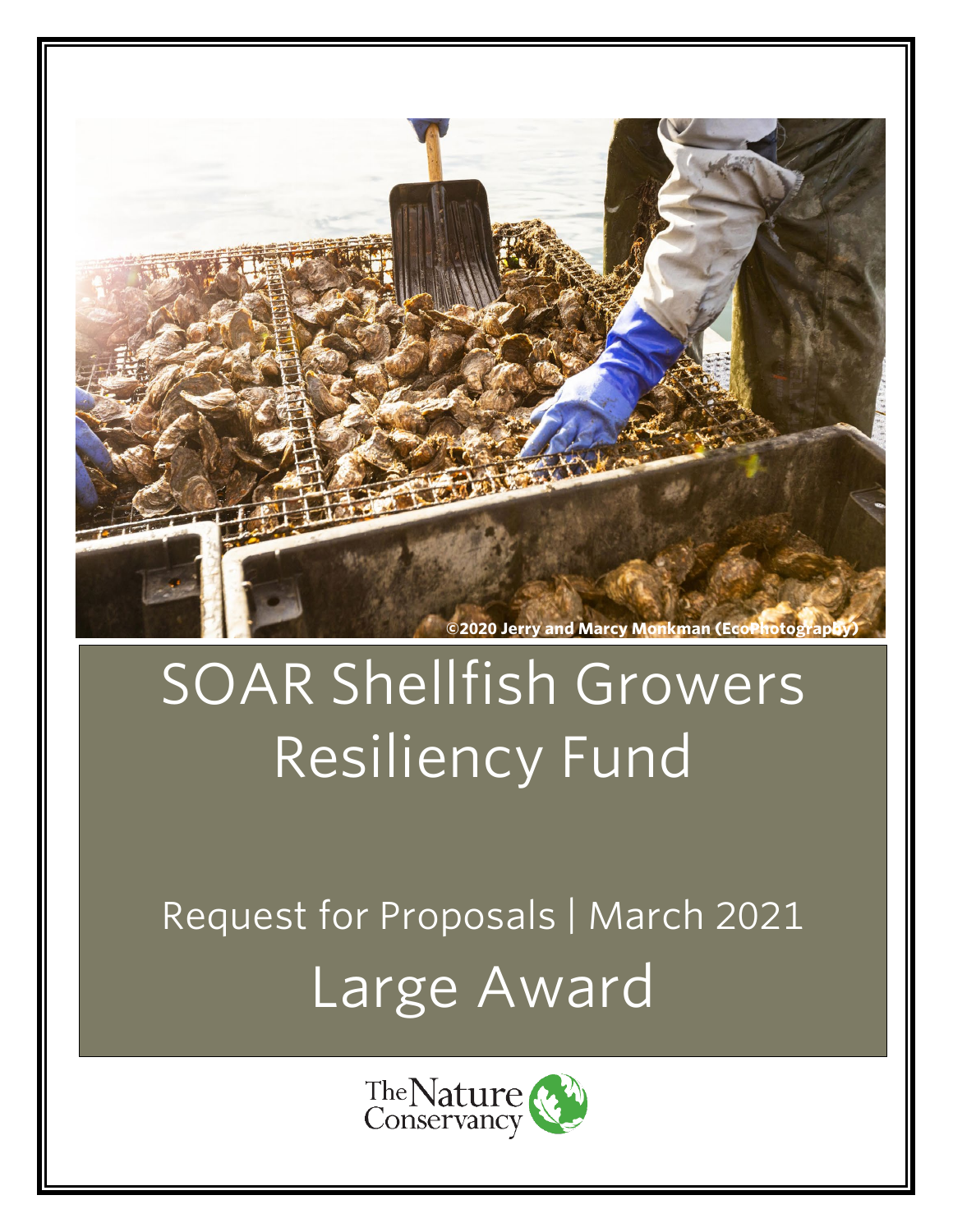

## SOAR Shellfish Growers Resiliency Fund

Large RFP Guidelines

## <span id="page-1-0"></span>**Table of Contents**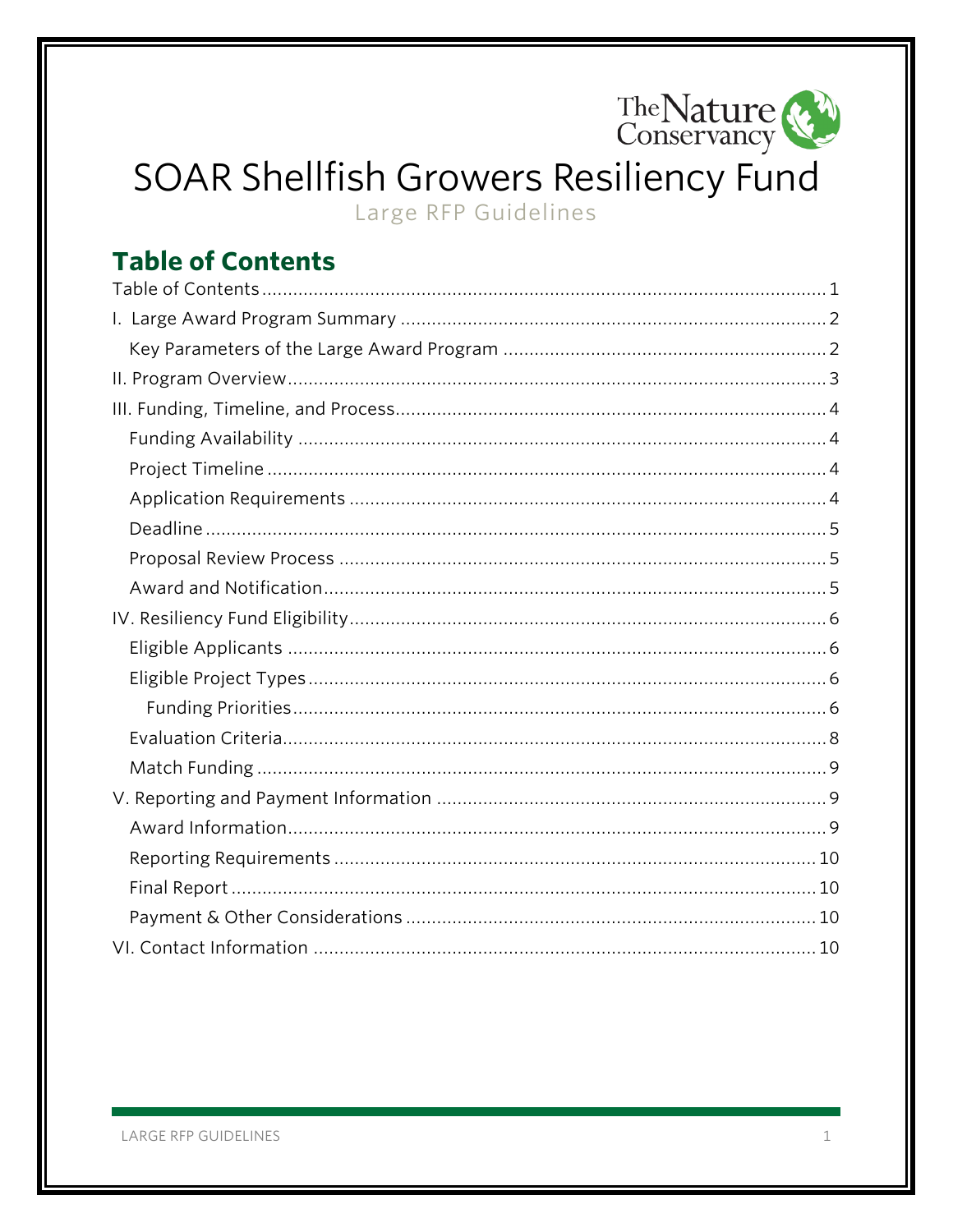

## <span id="page-2-0"></span>**I. Large Award Program Summary**

The SOAR Shellfish Growers Resiliency Fund (Fund) aims to pave the way for a more resilient and sustainable U.S. shellfish industry that benefits the ocean and the communities that rely upon it. The Fund will extend funding to shellfish growers and other aligned organizations to further collaborative marine conservation efforts and increase economic opportunities for shellfish farming in the United States.

The program is divided into two funding tracks: a small-scale award directed mainly toward growers and closely allied organizations and a large-scale award. If you are interest in the small award program, please click [here.](https://www.nature.org/en-us/what-we-do/our-priorities/provide-food-and-water-sustainably/food-and-water-stories/oyster-covid-relief-restoration/?vu=soar&tab_q=tab_container_copy-tab_element_1633269539)

## <span id="page-2-1"></span>**Key Parameters of the Large Award Program**

**Eligibility:** Shellfish growers, academic organizations, non-profit organizations, supply chain companies, and industry associations that support shellfish aquaculture in the United States are eligible to apply (see section IV).

**Type of Award and Maximum Size:** Depending on the activities proposed in each project, and the legal nature of the Applicant, the selected projects will be awarded either via a contract for services or a grant agreement. TNC reserves the right to select the adequate type of agreement, however Applicants should assess these different alternatives in their proposed budgets.

The maximum award size will be \$100,000 USD, all applicable taxes included.

**Priorities:** The large award program seeks projects that advance the following priorities. See additional details in section IV:

- Advancing payments for ecosystem services
- Long-term markets for restoration
- Product marketing to increase demand
- New products and species
- Supporting infrastructure and services
- Regulation of shellfish aquaculture

**Award Period:** All project activities must be completed within 2 years of award issuance.

**Application Process:** A full proposal is required for the large award program, including a cover letter, application, budget worksheet and narrative, letter of support, and additional information as needed.

**Deadlines:** The large award program will begin accepting proposals following announcement of the RFP on **March 29, 2021**. The proposal deadline will be 9:00 am Eastern Time on **Monday, June 14, 2021**.

A session for questions regarding the RFP will be hosted online on April 28, 2021.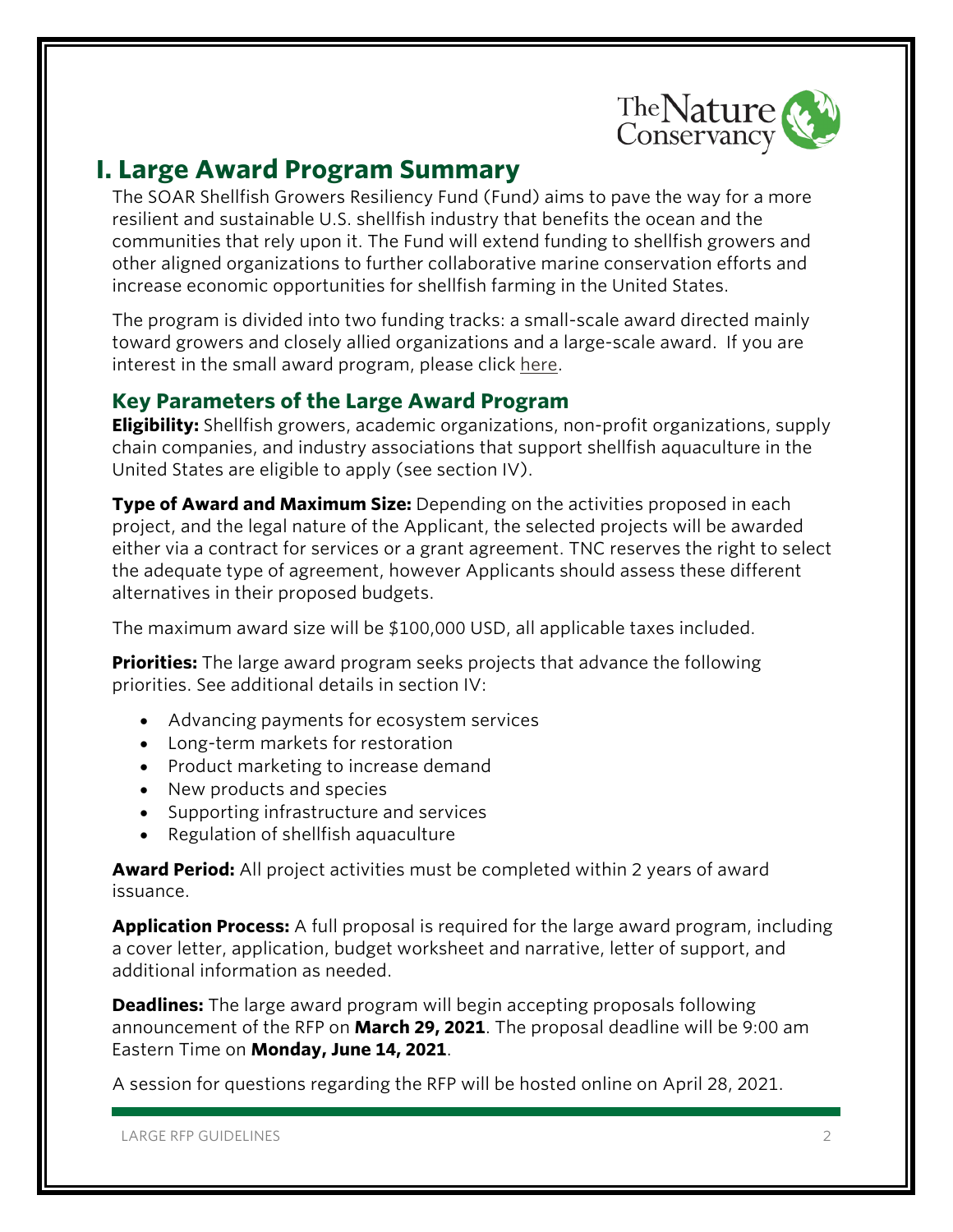

**Review Process:** Pre-established evaluation criteria will be utilized in the review of proposals (see section IV).

**Reporting Requirements:** Upon completion of the project, the awardee shall provide TNC a final report, including a financial report. Awardees must also submit an interim report at the project's half-way point. See section V for additional details.

## <span id="page-3-0"></span>**II.Program Overview**

In October of 2020, The Nature Conservancy and The Pew Charitable Trusts, in coordination with shellfish industry, federal, and state partners, launched the Supporting Oyster Aquaculture and Restoration (SOAR) program with the goal of supporting oyster farmers affected by economic slowdowns associated with COVID-19 and rebuilding wild oyster reefs.

Through the establishment of the \$1 million Shellfish Growers Resiliency Fund, SOAR is now focused on addressing the long-term need to build resilience into the shellfish farming industry by supporting innovations that promote environmental co-benefits.

The Fund is built upon a recognition that ensuring the resilience of the U.S. shellfish aquaculture industry is in the interest of conservation. Responsibly managed shellfish farms can provide vital [ecosystem services](https://www.nature.org/en-us/what-we-do/our-insights/perspectives/restorative-aquaculture-for-nature-and-communities/) that benefit ocean health, and shellfish growers can be [critical partners in conservation.](https://www.nature.org/en-us/what-we-do/our-priorities/tackle-climate-change/climate-change-stories/shellfish-growers-climate-coalition/)

The Fund will extend funding to shellfish growers and other aligned organizations to further collaborative marine conservation efforts and increase economic opportunities for shellfish farming in the United States.

The program is divided into two funding tracks. The first track is a small-scale award and the second track is a large-scale award. The small and large award programs have different eligibility requirements, application and reporting requirements, priorities, and deadlines. This document outlines the application, eligibility requirements and timelines for the Shellfish Growers Resiliency Fund large award program. If you are interested in the small award program, which offers awards up to \$20,000 in size, please click [here.](https://www.nature.org/en-us/what-we-do/our-priorities/provide-food-and-water-sustainably/food-and-water-stories/oyster-covid-relief-restoration/?vu=soar&tab_q=tab_container_copy-tab_element_1633269539)

To date, SOAR has focused on the immediate need to provide economic relief to oyster farmers by making available \$2 million for an oyster purchase program to rebuild 27 acres of imperiled native shellfish reefs across 20 restoration sites in seven states.

While the shellfish purchase program was intended to address immediate threats to the shellfish industry posed by COVID-19 in a limited area, it is also important to address the underlying structural issues which have contributed to the acute challenges faced by growers nationally. The industry has traditionally depended on single revenue streams and market outlets, with limited access to financing, a lack of

LARGE RFP GUIDELINES 3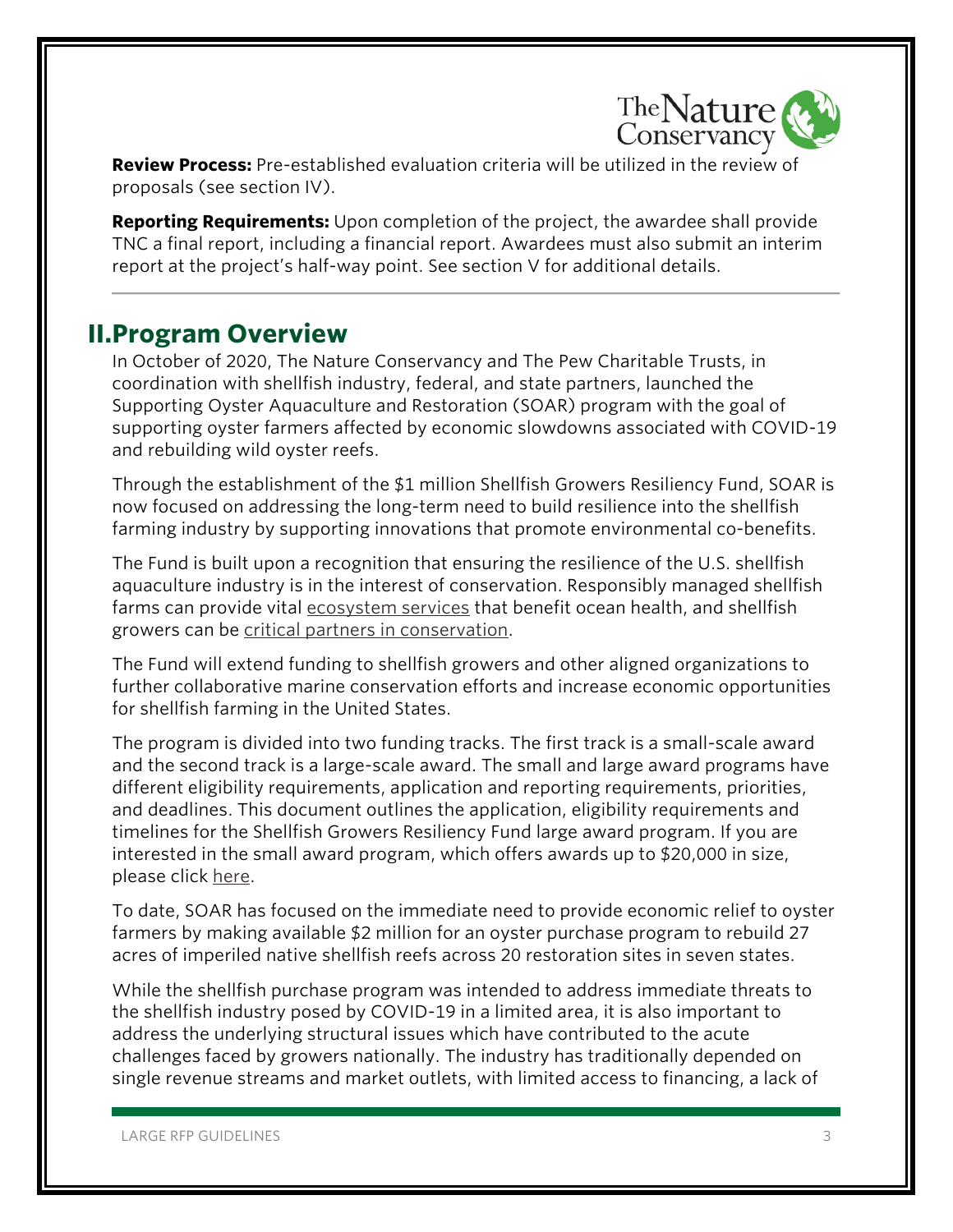

pooled or shared resources and limited up/downstream infrastructure. We recognize shellfish growers are critical partners whose businesses can help to ensure a healthy ocean due to the ecosystems services that farms provide and the industry's strong engagement in conservation.

## <span id="page-4-0"></span>**III.Funding, Timeline, and Process**

## <span id="page-4-1"></span>**Funding Availability**

Applicants applying for the large award will be eligible to receive up to \$100,000 USD, all applicable taxes included.

## <span id="page-4-2"></span>**Project Timeline**

For the large-scale award, all projects must be completed within a two-year period, i.e., by August 2023. Applicants must also submit an interim report at the project's halfway point, August 2022. Please see section V below for reporting requirements.

## <span id="page-4-3"></span>**Application Requirements**

Applicants applying for the large award will be required to submit a full proposal, including a:

- Cover letter (1-page maximum)
- Application with the following sections:
	- o Project summary: brief "abstract" about the project
	- o Full project description
	- $\circ$  Explanation of how the project links to priority(ies)
	- o Key project milestones, outcomes, and performance indicators
	- o Description of technical/scientific methods (as appropriate)
	- o Description of how the project supports diversity, equity, and inclusion in the shellfish aquaculture industry (if applicable)
	- $\circ$  Assessment of the scale of impact on the shellfish industry that can be achieved through the project
	- o Explanation of why the project is innovative
	- o Plan for sharing outcomes with the shellfish industry
	- o Name of shellfish grower(s) collaborating on the project

Applications should be 12-pt font and single spaced with 1" margins (8 pages maximum, not including budget worksheet, supporting information, and letter(s) of support).

- Budget worksheet and narrative, detailing project costs.
- Any additional information that would be useful in evaluation of the proposal
- Letter(s) of support: The letter of support should be from a shellfish grower stating that the project will be directly applicable to the industry. Multiple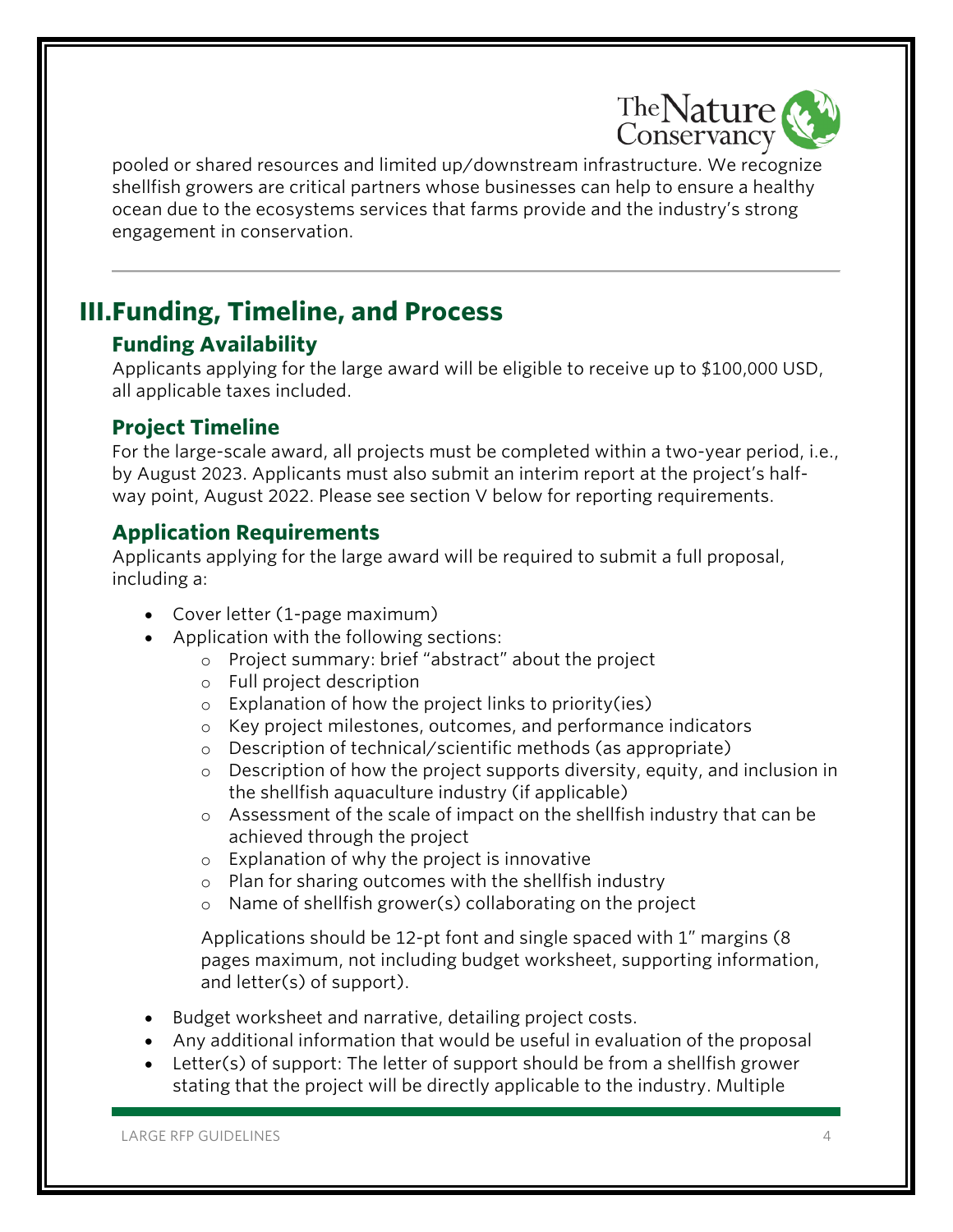

letters of support are encouraged, but at least 1 must come from a grower. Letters of support or recommendation written by TNC or Pew staff will not be considered.

The cover letter, application, additional materials, and letter(s) of support must be completed in Microsoft Word or PDF. The budget worksheet must be completed in Microsoft Excel, which will be available to download on the [SOAR website.](https://www.nature.org/en-us/what-we-do/our-priorities/provide-food-and-water-sustainably/food-and-water-stories/oyster-covid-relief-restoration/?vu=soar&tab_q=tab_container_copy-tab_element_1633269539)

All proposals, including supporting materials, must be submitted in one email to [soar@tnc.org.](mailto:soar@tnc.org) In the subject line, please include the name of the project and "Large RFP".

## <span id="page-5-0"></span>**Deadline**

All proposals, including supporting materials, should be sent to [soar@tnc.org.](mailto:soar@tnc.org) To access templates and resources, visit the [SOAR website.](https://www.nature.org/en-us/what-we-do/our-priorities/provide-food-and-water-sustainably/food-and-water-stories/oyster-covid-relief-restoration/?vu=soar&tab_q=tab_container_copy-tab_element_1633269539)

Full proposals must be submitted by no later than **9:00 am Eastern Time on June 14, 2021**.

#### <span id="page-5-1"></span>**Proposal Review Process**

All proposals will be reviewed and graded against the Evaluation Criteria detailed in section IV.

TNC will host a 90-minute online session to submit questions and receive answers from applicants on April 28, 2021. It is Applicant's duty to inquire about and clarify any RFP questions that the Applicant does not fully understand or believes may be interpreted in more than one way. TNC, however, is not required to answer all questions that are not pertinent to the RFP or are considered to be TNC's proprietary information.

The proposal review and selection process will not begin until after the application deadline. Reviews will be conducted by experts designated by The Nature Conservancy with the advice of The Pew Charitable Trusts. Proposals under consideration will receive input from the Resiliency Fund Steering Committee, which is comprised of representatives from nonprofit conservation organizations, academia, regional aquaculture associations, federal and state agencies, and shellfish growers.

Procurement and awarding activities, such as the review process, will be conducted in a nondiscriminatory manner with fair treatment given to all applicants. TNC reserves the right to reject any and all applications for any reason whatsoever, to waive technicalities, and to pursue the development of proposals in a manner that is in the best interest of the organization mission.

#### <span id="page-5-2"></span>**Award and Notification**

All applicants will be notified via email about their proposal status. Proposals will be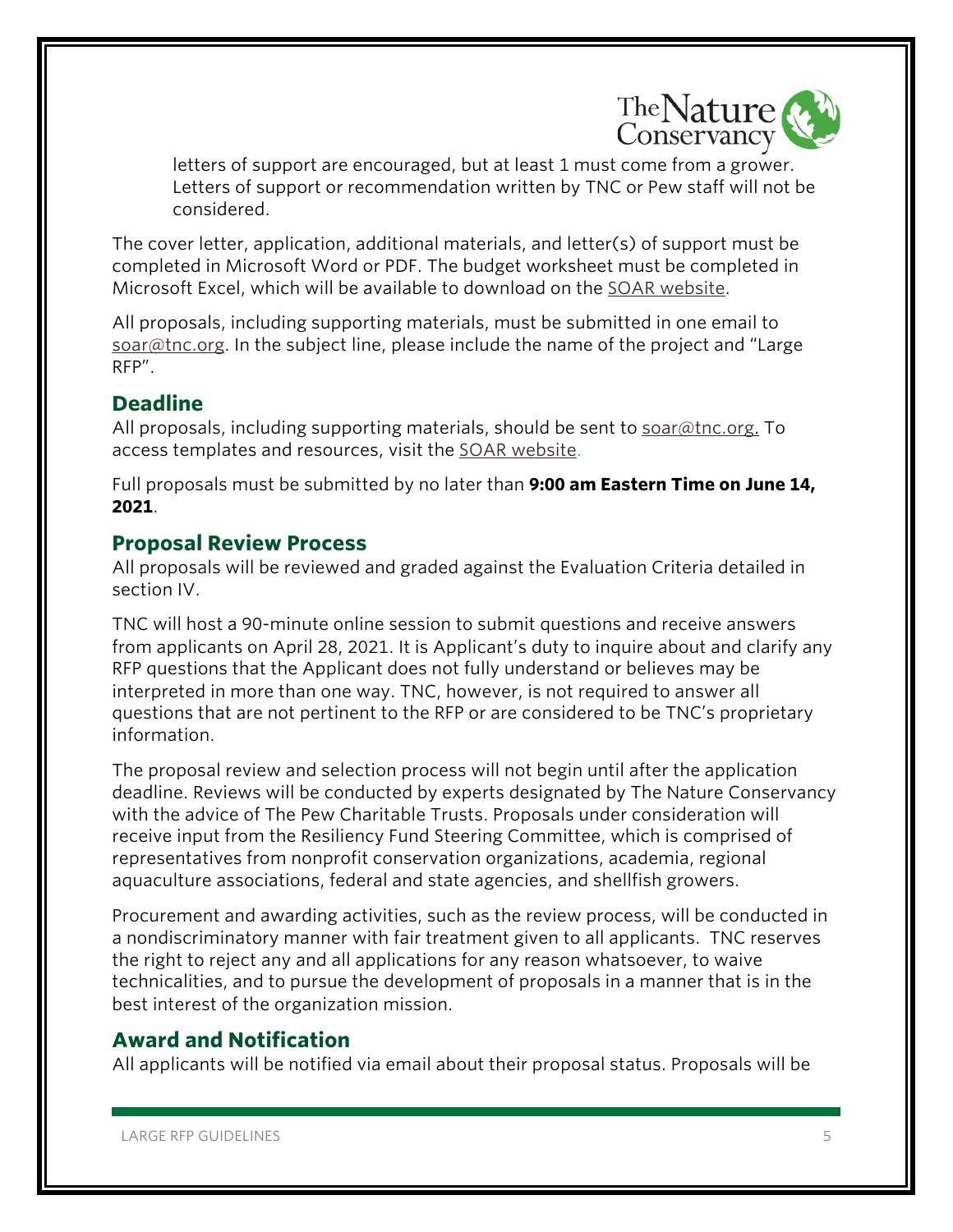

declined or fully awarded. The large-scale awards will be announced by no later than July 2021.

## **IV.Resiliency Fund Eligibility**

The Fund is open to applicants in the United States. This program seeks to provide funding equitably among the following geographies: West Coast (including Hawaii and Alaska), East Coast, and the Gulf of Mexico.

## **Eligible Applicants**

Initiatives that will benefit broad swaths of the shellfish aquaculture industry are encouraged to apply to the large-scale award. Under this award category, recipients are required to work in partnership with shellfish farmers. Eligible organizations for the large award program include, but are not limited to:

- **Shellfish growers**: e.g., oysters, clams, geoducks, mussels, scallops, abalones
- **Shellfish aquaculture industry associations**
- **Supply chain companies supporting aquaculture**: e.g., seafood processors and dealers, hatcheries, gear providers, technology providers
- **Academic organizations**, including labs/extension offices associated with universities
- **Non-profit organizations engaged directly in the support of shellfish aquaculture**
- **State agencies**

## **Eligible Project Types**

Proposed projects must identify and advance at least one of the priorities listed below. All applicants must determine which priority(ies) best represent their project and describe that connection clearly in the proposal. If the project touches on more than one priority, please indicate this in the proposal.

All applicants must be able to show how their projects can result in a more resilient shellfish industry. Projects that demonstrate linkages to shellfish restoration or broader marine conservation outcomes will be prioritized. The large award program will prioritize shellfish growers and/or organizations that were unable to participate in the SOAR oyster purchase program.

#### **Funding Priorities**

- **Advancing payments for ecosystem services:** Projects that make significant and measurable progress towards farmers receiving payment for ecosystem services. Examples include:
	- o Projects that support existing efforts to develop nutrient trading markets (e.g., in New England, Chesapeake Bay).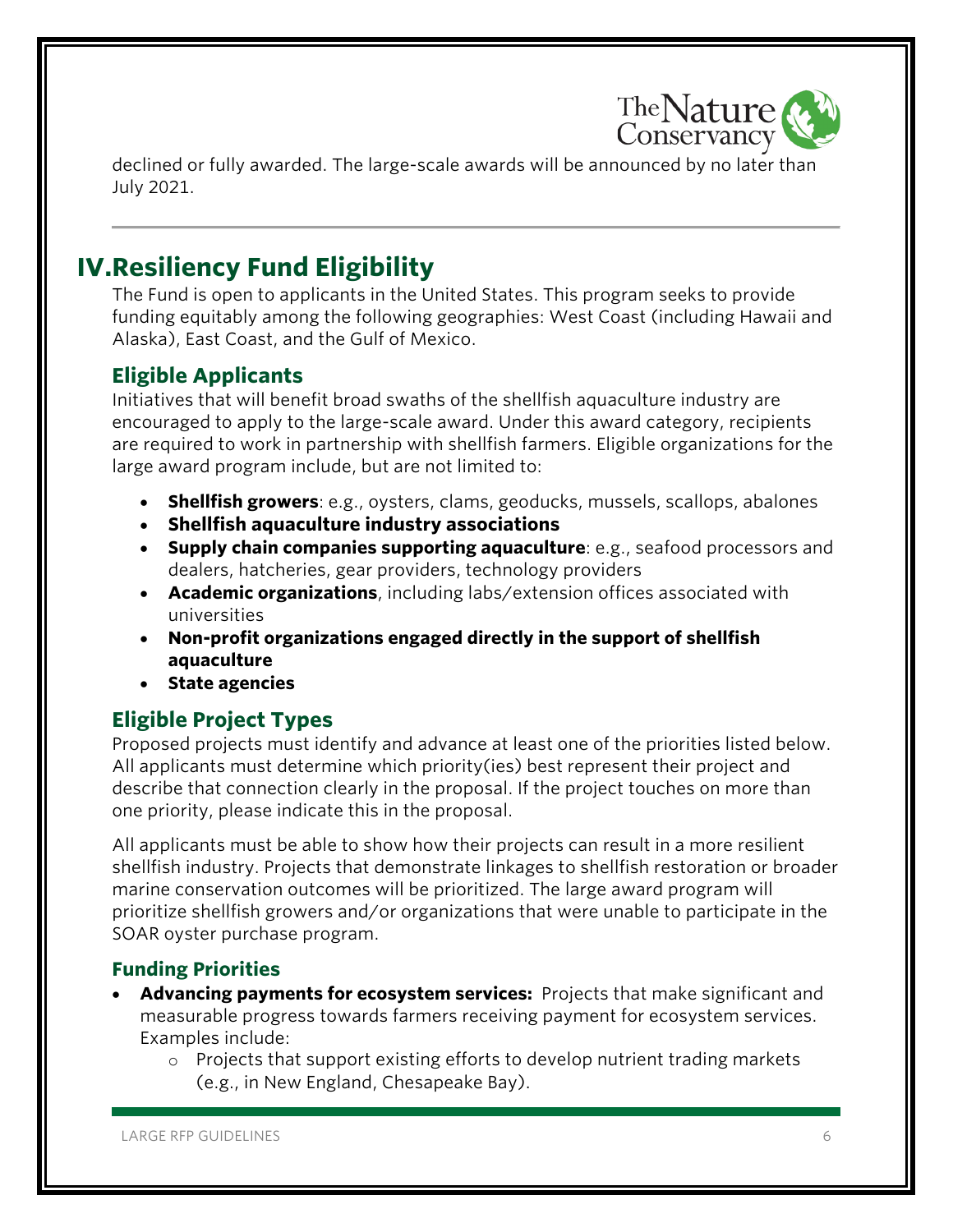

- $\circ$  Projects that support the application of nutrient trading programs to other geographies.
- o Projects that develop the science, regulatory and reporting systems, and technologies necessary for reliable accounting of ecosystem services and advance these projects.
- o Projects that have potential to enhance ecosystem service provision of shellfish aquaculture farming operations.
- **Long-term markets for restoration:** Projects that enable creation of long-term markets for restoration. Examples include:
	- o Projects that enable linkage of shellfish growers to restoration to promote a new and stable "restoration market" for farmed shellfish and/or shell that represents an added market opportunity.
- **Product marketing to increase demand:** Projects that improve product marketing for significant segments of the shellfish industry. Examples include:
	- o Projects that provide tools or create platforms to enable additional farmers to develop E-Commerce or other direct to consumer outlets.
	- o Collaborative efforts that enable farmers to develop new domestic (e.g. midwest) or international markets for farming products.
- **New products and species.** Examples include:
	- o Projects that address key technical, operational, or policy bottlenecks that support farmers farming of new native/non-introduced species (e.g., seaweed, Olympia oysters, new clam species).
	- o Industry and academic collaborations that develop and market new, value added, or shelf-stable products that could be accessed or utilized by significant portions of the shellfish industry.
- **Supporting infrastructure and services:** Projects that develop strategic supporting infrastructure and services that benefit a significant portion of the shellfish industry. Examples include:
	- o Projects that support efforts to enable multiple farmers to develop appropriate processing facilities for creating frozen or shelf-stable products (e.g., chowders) from live shellfish. Given the loss of domestic seafood processing, the extensive current reliance of the U.S. seafood sector on foreign processing is a significant risk.
	- $\circ$  Establishment of cold, dry storage facilities benefiting a substantial number of farmers for overwinter holding of seed and larger shellfish to avoid winter die-off and diminish potential for glut that could collapse prices. Wet storage facilities are also needed (particularly within Gulf states) to improve shelf life and assure food safety.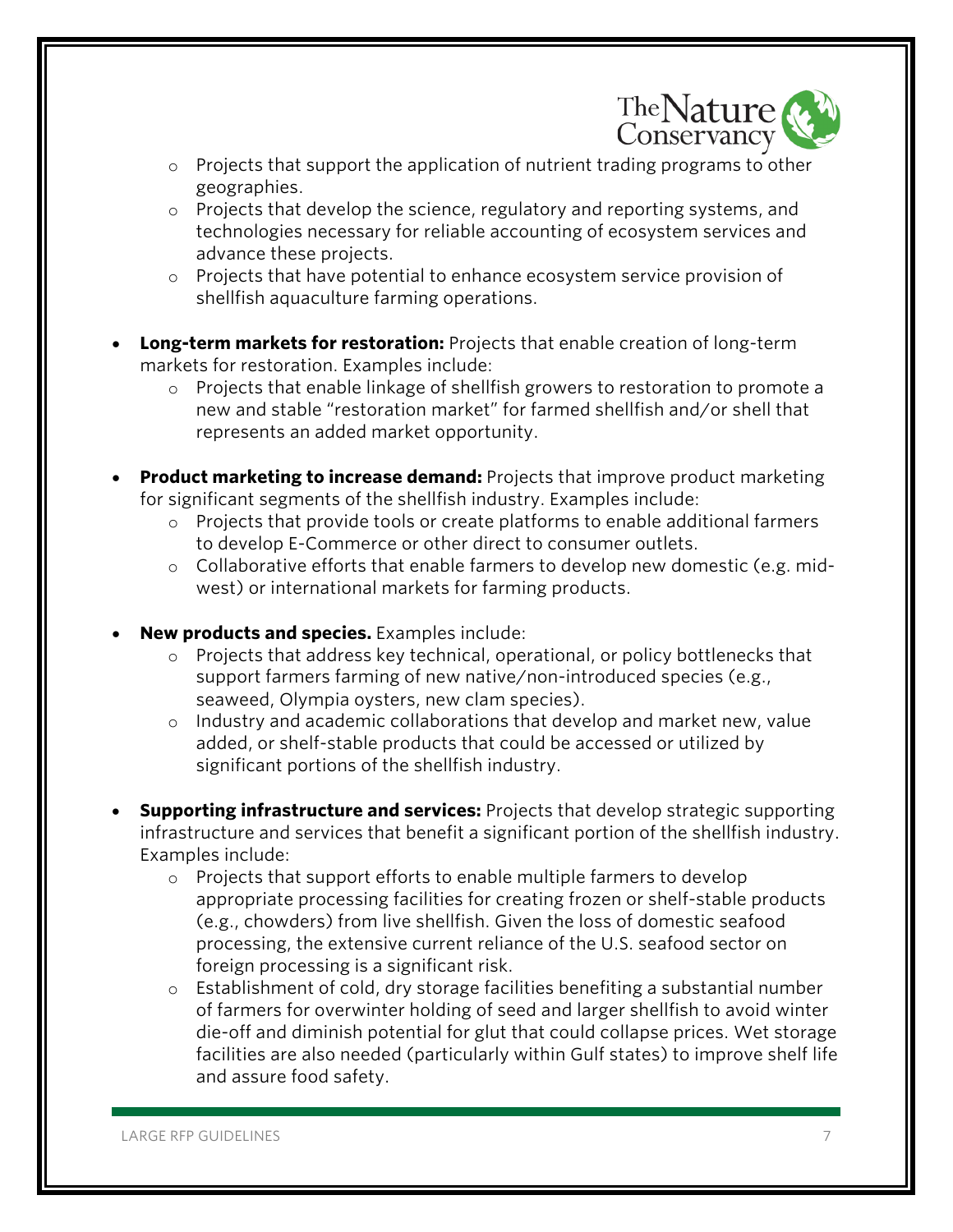

- o Industry, NGO, and academic collaborations that lead to the expansion of hatcheries in critical geographies that enable increased production of shellfish for aquaculture and restoration purposes.
- **Regulation of shellfish aquaculture:** Projects that improve public understanding and support sound regulation of shellfish aquaculture. Examples include:
	- o Regional or local workshops/meetings that actively engage stakeholders to address key environmental, social, or regulatory issues related to the shellfish aquaculture industry.

## <span id="page-8-0"></span>**Evaluation Criteria**

Please see the Resiliency Fund Evaluation Criteria below for a detailed breakdown of the scoring. The following criteria will be used to evaluate proposals for the large awards. All proposals will be assigned scores ranging from 0 to 100 points. The projects selected for funding will be based on the highest ranking scores and a balance across geographies and priorities.

- **Alignment with priorities (20 points):** This criterion assesses how closely the proposed project aligns with the given priorities listed above. The project should fall clearly under one or more priorities and be able to demonstrate impact. **Outcomes are attainable within time period (15 points):** This criterion assesses whether the outcomes and deliverables in the application are realistic and can be accomplished within the 2-year time period.
- **Cost effectiveness of budget (15 points):** This criterion assesses the breakdown of the proposed budget and if the funds have been carefully allocated. The criteria will look to see if the Applicant has used critical thinking to take all costs into consideration.
- **Commitment to diversity, equity, and inclusion (10 points):** This criterion assesses if the project demonstrates engagement with a broader audience or workforce that have been traditionally underrepresented in aquaculture (e.g., gender, race, ethnicity, socio-economic class, disability).
- **Clear plan for sharing outcomes/lessons learned with industry and farmers (10 points):** This criterion assesses how the project may have a larger impact on the aquaculture industry and how lessons learned will be shared with farmers and/or the industry upon completion of the project.
- **Innovative ideas/concepts (10 points):** This criterion assesses if the proposed project provides a unique and innovative solution to a problem or challenge in aquaculture.
- **Potential for scale of impact on shellfish industry (10 points):** This criterion assesses if the proposed outcomes of the project will have a large-scale benefit on the shellfish industry throughout the 2-year scope of the project and beyond.
- **Clear linkage to shellfish restoration, environmental sustainability of farming operations, or marine conservation (5 points):** This criterion assesses if the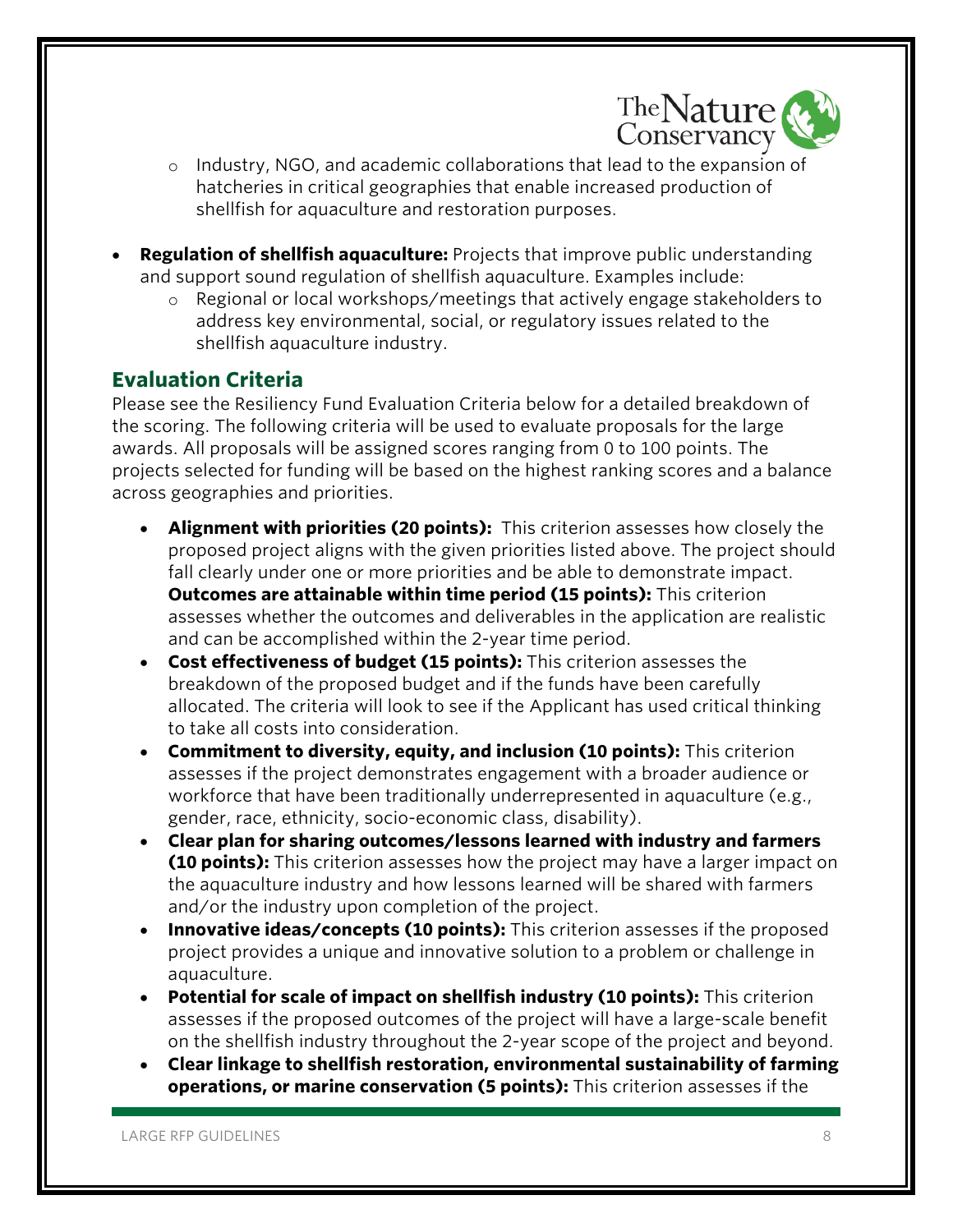

proposed project has a benefit to shellfish restoration efforts, can improve the environmental sustainability of shellfish farming, or increases farmer engagement in marine conservation efforts.

• **General quality/completeness of application (5 points):** This criterion assesses the quality of the application, which should be filled out completely with clear and detailed explanations. It also assesses whether or not all of the required materials were submitted.

#### <span id="page-9-0"></span>**Match Funding**

Proposals with match funding<sup>[1](#page-9-3)</sup> are encouraged and accounted for in the application process when reviewing the cost effectiveness of the budget. All applications with match funding should indicate if the match is applied for, pledged or in-hand. Accompanying documentation is requested but not required.

SOAR funds are private philanthropic funds and therefore eligible to be used as match toward various public grants. Use of SOAR funds as match toward a larger grant is encouraged.

## <span id="page-9-1"></span>**V.Reporting and Payment Information**

Applicants that are selected to participate in the Shellfish Growers Resiliency Fund program must abide by the information provided below.

#### <span id="page-9-2"></span>**Award Information**

The Nature Conservancy (TNC) serves as the management entity for the SOAR Shellfish Growers Resiliency Fund. Successful applicants will sign an agreement with TNC.

Depending on the activities proposed in each project, and the legal nature of the Applicant, the selected projects will be awarded either via a contract for services or a grant agreement. TNC reserves the right to select the adequate type of agreement, however Applicants should assess these different alternatives in their proposed budgets.

As part of the process, TNC may request copies of documents to ensure that Awardee meets the required eligibility criteria. These documents include but are not limited to the following: certificate of insurance, conflict of interest form, $<sup>2</sup>$  $<sup>2</sup>$  $<sup>2</sup>$  and W-9. The</sup> agreement may contain the elements listed below regarding reporting requirements

<span id="page-9-4"></span><span id="page-9-3"></span> $1$  Match funds: Resources contributed to the project but are not included in the budget request. This may include "cash matching" funds. It may also include estimate "in-kind" match, such as the cost of uncompensated employee time dedicated to the project, or an appropriate share of uncompensated equipment and/or supplies utilized in the project. <sup>2</sup> It is the policy of TNC to identify actual, potential or perceived conflicts of interest in any situation in which TNC has a significant business interest. To assist TNC in complying with this policy, we request that all applicants complete our Conflict of Interest Disclosure Form. This relates to people who will be working, directly or indirectly, to respond to this RFP, as well as may be doing the resultant work if the Applicant receives the award.